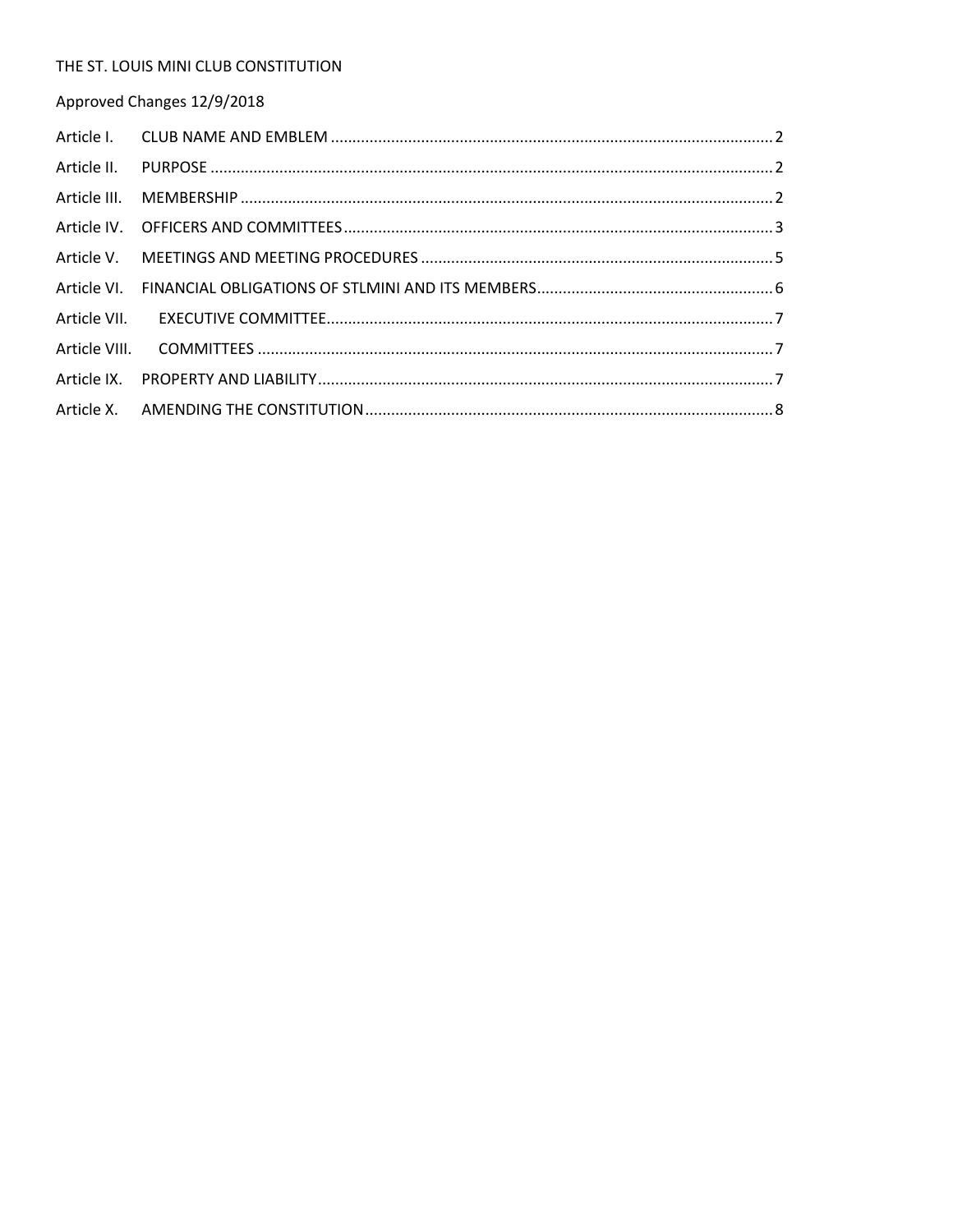# <span id="page-1-0"></span>Article I. CLUB NAME AND FMBLEM

Section 1.01 The club's name is "St. Louis MINI Club" hereinafter referred to as STLMINI, and will be nationally affiliated when such affiliation will be recognized as beneficial to STLMINI.

Section 1.02 STLMINI will have an emblem that embodies the spirit of the MINI.

Section 1.03 This constitution will be reviewed annually and necessary updates or material changes shall be put to a vote via the amendment process. Any typographical or grammatical changes or clarifications shall be made with unanimous consent of all members present at a regular meeting.

## <span id="page-1-1"></span>Article II. PURPOSE

Section 2.01 The purpose of STLMINI is:

- (a) The promotion, enjoyment, maintenance and preservation of all types of MINIs and related vehicles
- (b) The promotion and improvement of driving skills and automobile safety
- (c) The improvement of the MINI's image.

Section 2.02 Philanthropic Opportunities

STLMINI shall strive to use its profile and unique position to provide philanthropic and charitable opportunities to the community.

Section 2.03 Power Vested in STI MINI

The control of STLMINI shall be vested in its members.

## <span id="page-1-2"></span>Article III. MEMBERSHIP

### Section 3.01 **ELIGIBILITY**

- (a) Membership in STLMINI is open to MINI owners or enthusiasts interested in the MINI automobile.
- (b) Active membership is mandatory for all except Honorary Members.
- (c) Pay annual membership fees as set forth by the Board, which shall entitle the member to the rights of membership for the period of February 1 through January 31, regardless of the date of payment of such annual fee.

### Section 3.02 MEMBERSHIP CATEGORIES

(a) Active Members

An Active Member is defined as a person that signs up and is current on dues. Active Members may vote, represent, or hold an office in STLMINI as long as dues are current.

(b) Family Members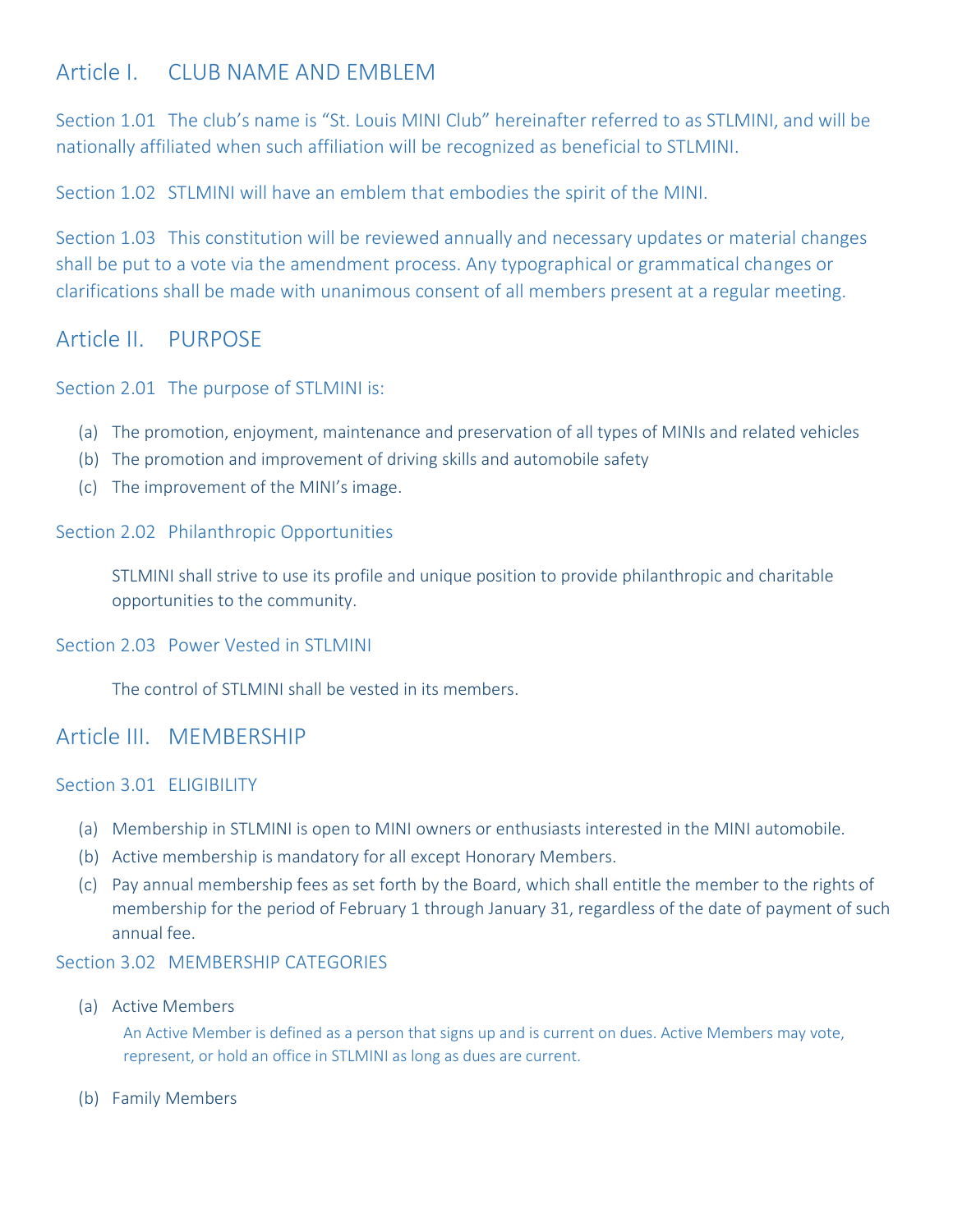A Family Member is defined as a member of the Active Member's household living at the same address as the Active Member. Family Members of legal driving age for the state of residence may vote, represent, or hold an office in STLMINI as long as dues are current.

(c) Honorary Members

A MINI enthusiast awarded a lifetime membership to recognize their support, commitment, and outstanding service to STLMINI. A two-thirds (2/3) vote of the active members present at a regular meeting is needed to award this distinction. Honorary Members are excused from payment of dues.

### Section 3.03 MEMBERSHIP TERMINATION

#### (a) Termination for Non-Payment

Membership will automatically lapse for non-payment of dues sixty (60) days after becoming payable.

#### (b) Voluntary Termination

Resignation from membership may occur by written notice to the Vice President and payment of any indebtedness to STLMINI.

#### (c) Involuntary Termination

Membership may be terminated by a two-thirds (2/3) vote of the active members present at a regular meeting or by unanimous vote of the full Executive Committee. This shall be for infraction of STLMINI rules or for any action that is determined not to be in the best interest of STLMINI.

## <span id="page-2-0"></span>Article IV. OFFICERS AND COMMITTEES

### Section 4.01 Elected Officers and Their Duties (In Order of Rank)

(a) President

Duties of the President:

- 1. Preside at all Executive Committee meetings and at the regular meetings of the members of STLMINI
- 2. Appoint the Committees as needed, subject to the approval of the Executive Committee
- 3. Execute such papers that require the President's signature
- 4. Exercise a general supervisory control over the affairs of STLMINI.

#### (b) Vice President

Duties of the Vice President:

- 1. Attend the meetings of the Executive Committee and the regular meetings of STLMINI and will record votes, and keep notes of significant happenings at such meetings.
- 2. Lead STLMINI at all meetings and events in which the President is not in attendance, and appoint someone to fulfill these duties if event attendance by the Vice President isn't possible.
- 3. Issue all notices in the manner as required by this Constitution.
- (c) Treasurer

Duties of the Treasurer:

1. Receive all moneys, pay all operating bills incurred by authority of the Executive Committee, and keep and maintain records of the accurate amounts thereof.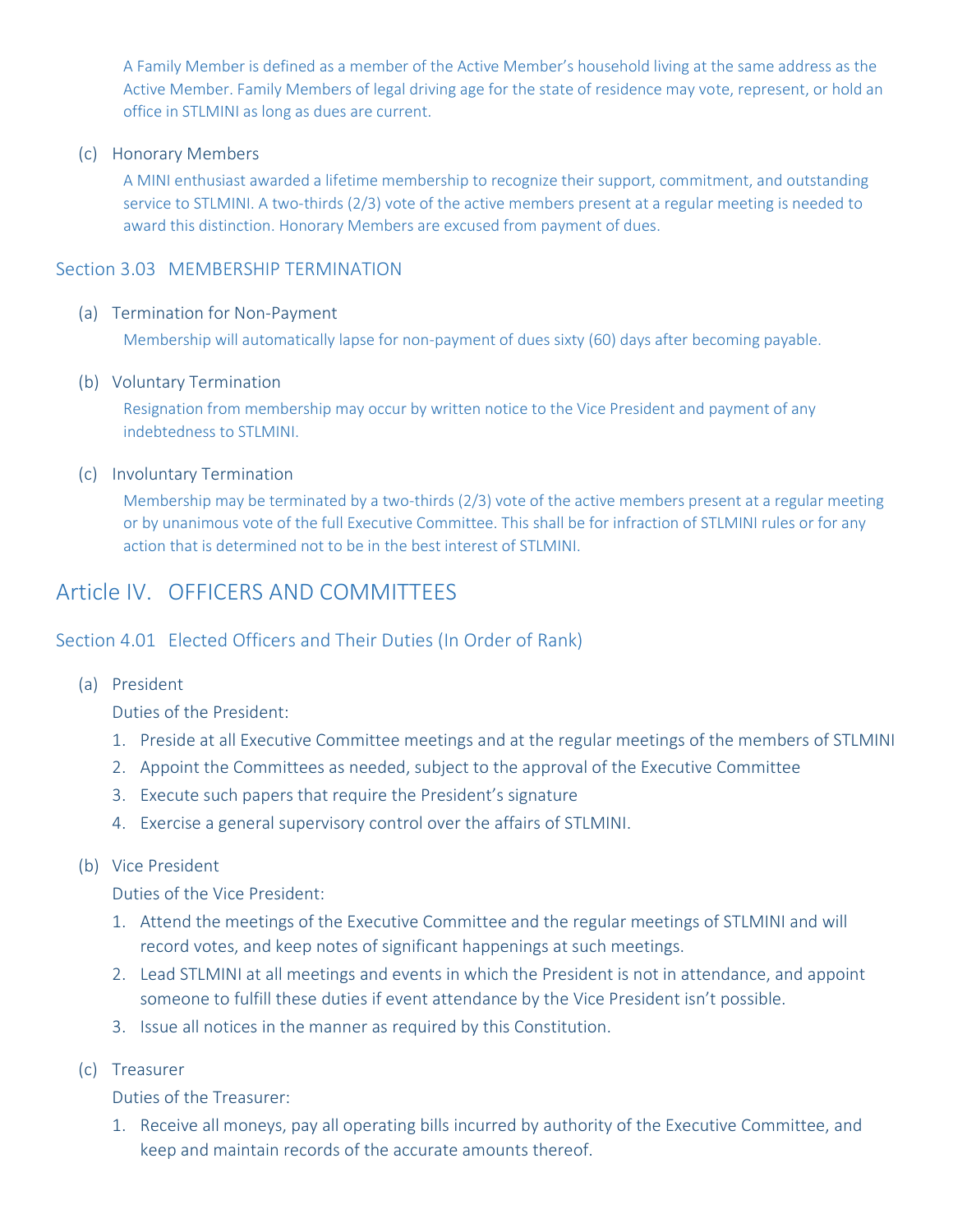- 2. At each regular meeting, the Treasurer shall report to the Executive Committee the financial condition of STLMINI. At the January meeting, the Treasurer shall submit a detailed report of the financial condition of STLMINI for the preceding fiscal year.
- (d) Membership Coordinator

Duties of the Membership Coordinator:

- 1. Issue membership cards
- 2. Maintain membership database
- 3. Notify MINI of St. Louis of additions and deletions to the membership database
- 4. Send out Swag to new Members.
- (e) Events Coordinator

Duties of the Events Coordinator:

- 1. Identify, schedule social events, fundraising events, track days, runs, rallyes and other events approved by the Executive Committee.
- 2. Review events for the safety of the members. The Events Coordinator may select active members to assist in the fulfillment of the tasks associated with an event.

Section 4.02 Officer and Appointed Director Terms - All officers may serve consecutive terms.

- (a) President 1 Year Term
- (b) Vice President 2 Year Term Elected in even years
- (c) Treasurer 2 Year Term Elected in even years
- (d) Events Coordinator 2 Year Term Elected in odd years
- (e) Membership Coordinator 2 Year Term Elected in odd years

Section 4.03 Nominations, Elections and Removal of Officers

- (a) Nominations for elected officers will be made in writing prior to the election. At least one (1) person must be nominated for each office. Nominations can be made by any active member (including selfnominations) at a meeting or by sending an e-mail or written note to the Vice President, and must be approved by the person nominated.
- (b) Voting shall be done via survey sent to address(es) provided to STLMINI. Members that decline to provide an email address can submit a vote in writing via mail or hand delivery to a member of the Executive Committee. Candidates receiving the highest number of votes are elected. If there is only one nominee for an office, the person will be elected by affirmation.
- (c) Candidates may run for President and one (1) additional office as long as this does not create a situation where it leaves an office with zero (0) nominees. When a candidate is elected President and is also elected to another office, the other office is filled by electing the candidate having the second highest number of votes for that office.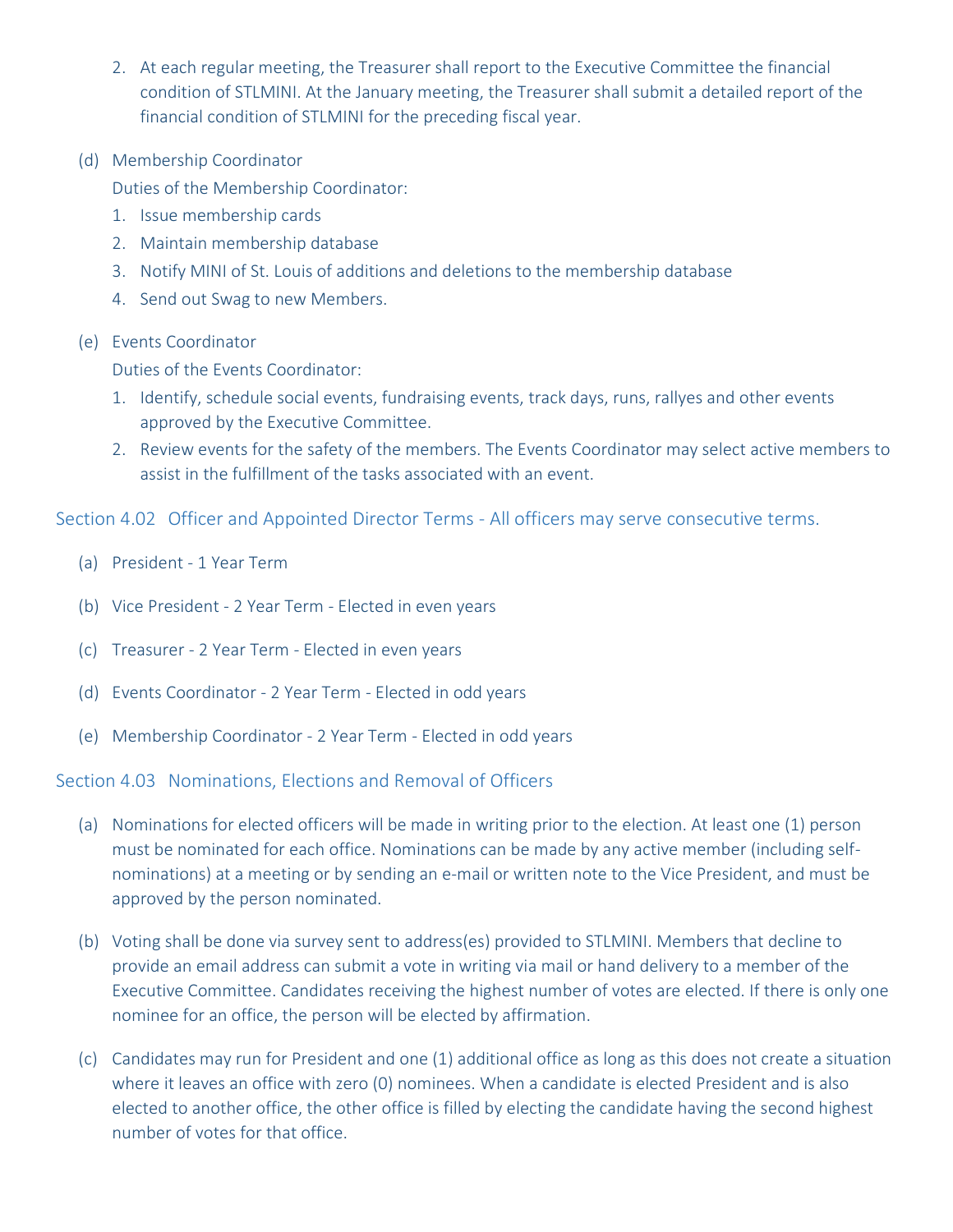#### (d) Election Timeline

- (i) Officers to seek nominations no later than the end of September
- (ii) Elections (via online voting, ballot emailed to active members) in October Voting will conclude no later than October 20
- (iii) Transition begins at the regular meeting in December
- (iv) Incoming Officer Introductions at the Annual Holiday Party
- (v) Incoming Officers take office officially January 1
- (e) Removal of an Officer or Appointed Director
	- (i) Removal for Cause

At any meeting, by a two-thirds (2/3) vote of the Executive Committee present, the Executive Committee may remove for cause any or all of the officers of STLMINI.

(ii) Removal for Absence

Any member of the Executive Committee who shall be absent from three (3) consecutive meetings of the Executive Committee without having been previously excused by the President or the Executive Committee, shall be considered to have resigned their position.

(iii) Declaration of Vacancy

The Vice President shall immediately following a third consecutive absence, notify the member of the Executive Committee, in writing, of that Committee member's delinquency, quoting Article IV.IV.E.2 of the Constitution, and the President shall not later than the next regular meeting of the Executive Committee or Membership declare a vacancy to exist.

(f) Resignation

An Officer or Committee Member may resign from such office at any time for any reason. Any such resignation shall be in writing and be delivered to the President or Vice President of STLMINI. A Resignation is effective upon such delivery.

#### (g) Filling a Vacancy

In the event of a vacancy in any office shall occur, the Executive Committee may at any meeting, elect any other active member (including a member of the Executive Committee) to serve the remaining term of vacated office. If an office becomes vacant during an off year for that position, that position will be added to the ballot for a one (1) year term to restore the regular election cycle for that position.

## <span id="page-4-0"></span>Article V. MEETINGS AND MEETING PROCEDURES

Section 5.01 Meetings are open to the Membership.

(a) Meetings of the membership will be held at least quarterly and may be held in conjunction with STLMINI events. Members will be notified of the time and place of the meetings via the calendar on the STLMINI website and all other social media. Changes to an established pattern of meeting times or locations shall be communicated to the Membership via email. Meetings will be presided over by the highest ranking officer in attendance.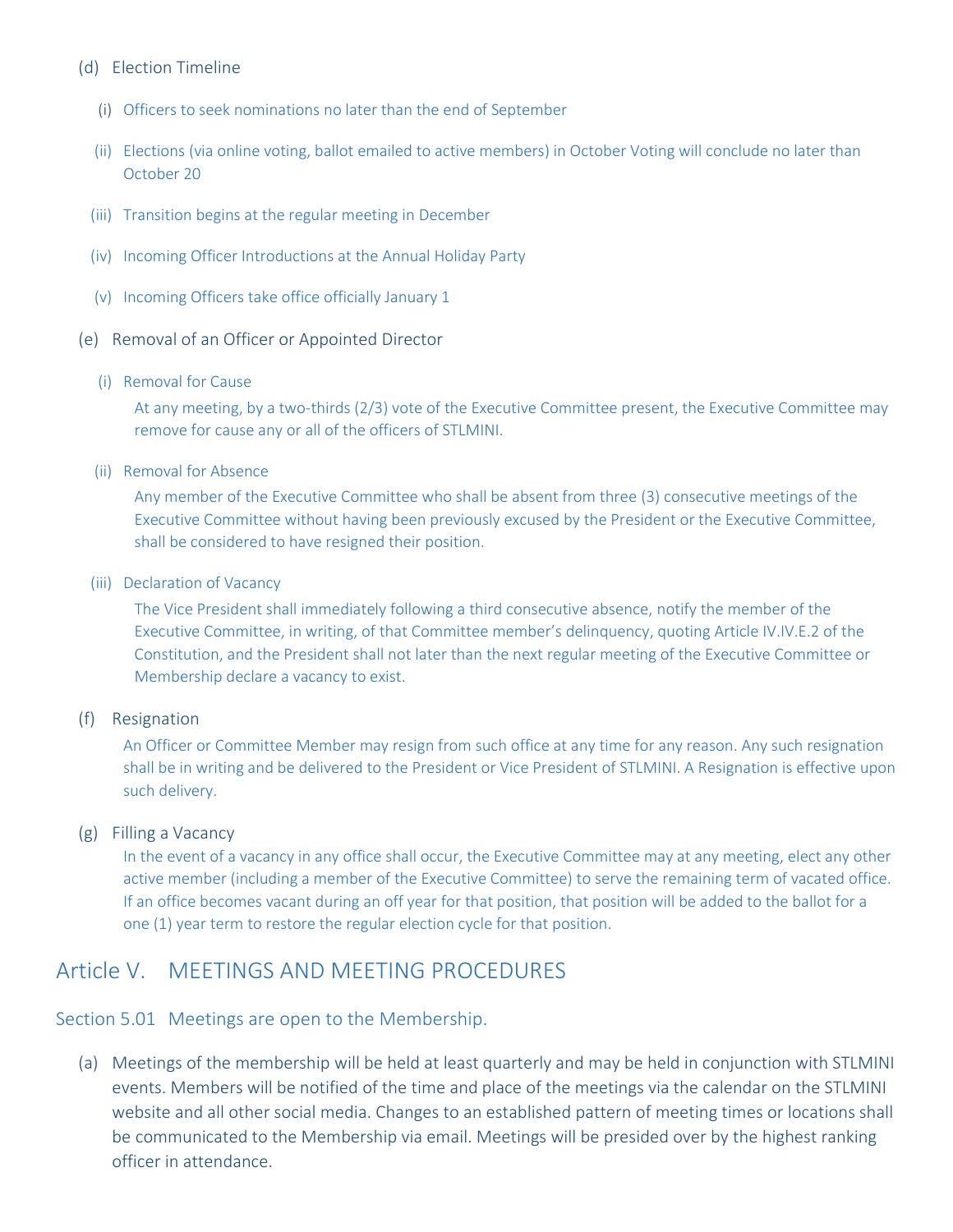- (i) Regular Meeting Agenda will be:
- 1) Call to order Introduction of Guest and Members
- 2) Review of highlights from the last meeting
- 3) Report of Treasurer
- 4) Reports from each Committee
- 5) Old and Unfinished Business
- 6) New Business and other business
- 7) Adjournment
- (b) Meetings of the Executive Committee will be held at least quarterly and may be held in conjunction with the meetings of the Membership.
- (c) Executive Committee meetings are open to the public unless an Executive Session is called.
- (d) Special meetings of the membership or Executive Committee may be called by any elected officer or by petition of a majority of the Active Members. Written notice, e-mail, or phone call must be made at least seventy-two (72) hours prior to such a meeting.

#### Section 5.02 Voting

- (a) Non-election voting shall be done in person at regular meetings. At any meeting or vote when a member cannot attend, the member may elect to vote absentee by sending his or her vote to the Vice President. The absentee vote must be in writing, via mail, e-mail, hand delivery or fax.
- (b) Except where otherwise specified herein, any motion shall be adopted by a majority vote (1/2 plus 1 of the Active Members present, including absentee ballots).

### <span id="page-5-0"></span>Article VI. FINANCIAL OBLIGATIONS OF STLMINI AND ITS MEMBERS

Section 6.01 Fiscal Year

The STLMINI fiscal year will be from January 1 to December 31.

Section 6.02 Debt or Liability to STLMINI

No officer, committee or member will incur debts or other liabilities on behalf of STLMINI without prior approval of the majority of the Executive Committee present at a meeting.

#### Section 6.03 Special Assessments

Special Assessments may not be levied without the written and/or oral approval of 2/3 of the Active Members.

#### Section 6.04 Operating Expenses and Expenditures

The Treasurer is authorized to sign all club checks for normal operating expenses of STLMINI. Any expenditure over \$500 must be approved by the Executive Committee.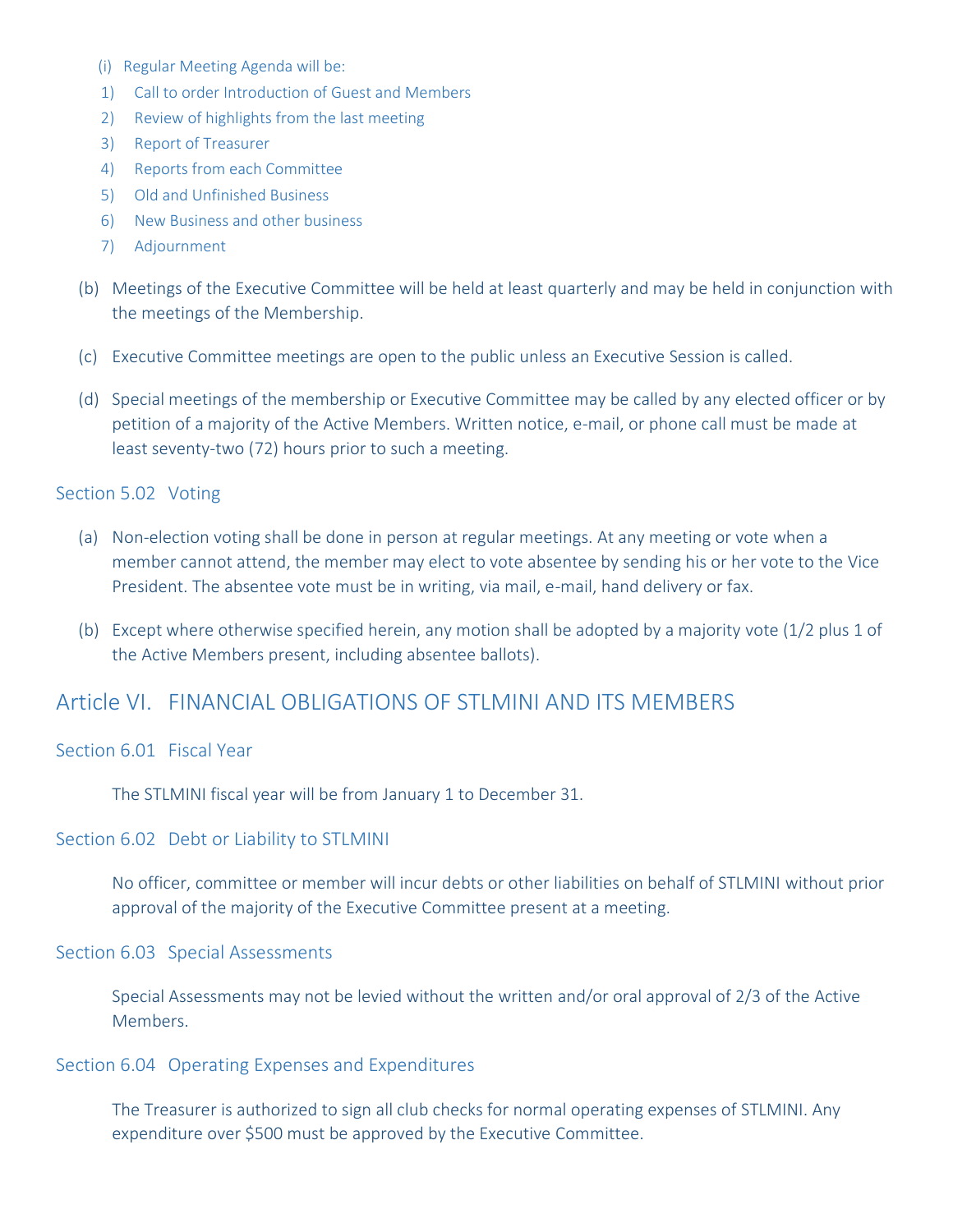The President and Vice President will review the check register and bank statement quarterly to validate revenues and expenditures.

Section 6.06 Membership Dues

- (a) Dues will be \$25 a year, regardless of when membership is applied or renewed.
- (b) Payments should be made to STLMINI by PayPal or by Check.
- (c) Membership will automatically lapse for non-Payment of dues on January 31st of the current year.
- (d) No multiyear renewal rates.

Section 6.07 An entry fee may be charged at any event at the discretion of the Executive Committee.

# <span id="page-6-0"></span>Article VII. EXECUTIVE COMMITTEE

Section 7.01 The Executive Committee consists of the elected officers, with the President as the presiding officer. The Executive Committee will speak and act on behalf of STLMINI in any situation that required immediate action if there is insufficient time to call a meeting, except as specifically prohibited in this Constitution. Such action will be confirmed by a vote at the regular meeting.

## <span id="page-6-1"></span>Article VIII. COMMITTEES

Section 8.01 The President, in collaboration with the Executive Committee, shall determine if additional committees are needed for the year. A simple majority vote of the Executive Committee shall be required for the creation of a committee. Standing committees will remain until a vote of the Executive Committee is taken to remove the committee.

Section 8.02 Committee Directors will provide a regular update on committee activity as indicated by the President.

## <span id="page-6-2"></span>Article IX. PROPERTY AND LIABILITY

Section 9.01 Club Property - All club equipment, papers, pictures, records, etc. shall remain the property of STLMINI and inventoried annually. All club membership records shall be held confidential and accessible only to the Executive Committee. The only exception is the sharing of the active membership list with MINI of St. Louis. Requests for said information must be made directly to a member of the Executive Committee and will not be released without approval of the member(s) involved.